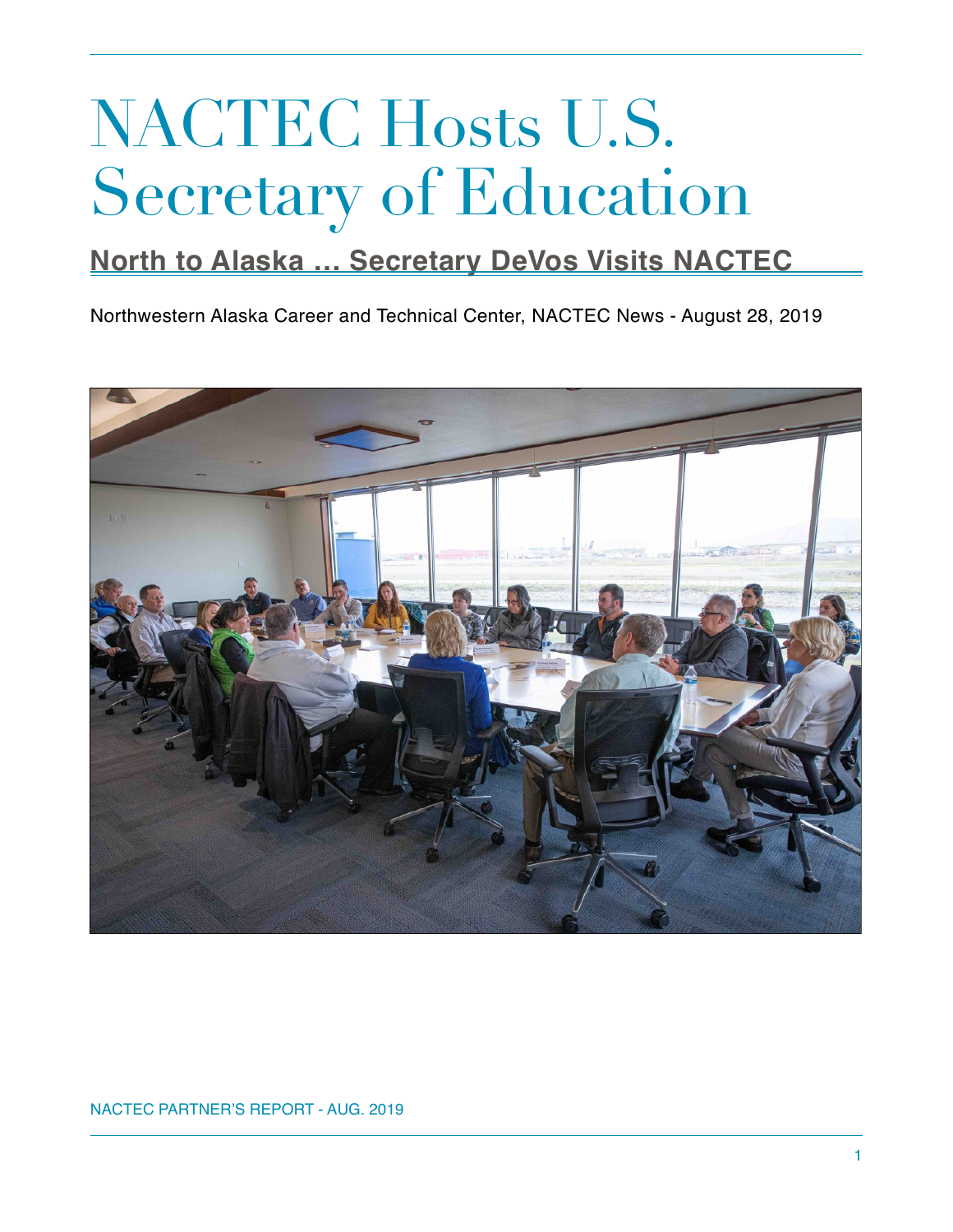## **Culture & Partnership Crossroads @ NACTEC**

Alaska's Department of Education and Early Development's Commissioner Michael Johnson bestowed upon NACTEC the honor and privilege of hosting Secretary Betsy DeVos on August 28th. NACTEC's partners stepped forward, conveying the importance of a culturally relevant curriculum reflective of the predominant Alaska Native population served in the Bering Straits region. Nome-Beltz High School's Cultural Eskimo Dance students and teacher Phyllis Walluk led an Eskimo dancing and drumming welcome ceremony, and did an outstanding job on just their 5th day of the new school year. What a way to start the year!





**Secretary DeVos Explores NACTEC Programming** 

During a 90 minute whirlwind campus tour, NACTEC Director Doug Walrath shared graduation and dropout data, revealing the positive influence of CTE in keeping students in school and on a path to graduation. Secretary DeVos explored Heavy Equipment Operator training on the latest state-of-the-art technology with a virtual reality, motion-based D8 advanced dozer that was being installed on the day of her visit. Traditional kayak construction, plasma cutting, welding/metal fabrication projects, designed with regional and cultural significance, highlighted NACTEC's hands-on instructional approach. NBHS 2019